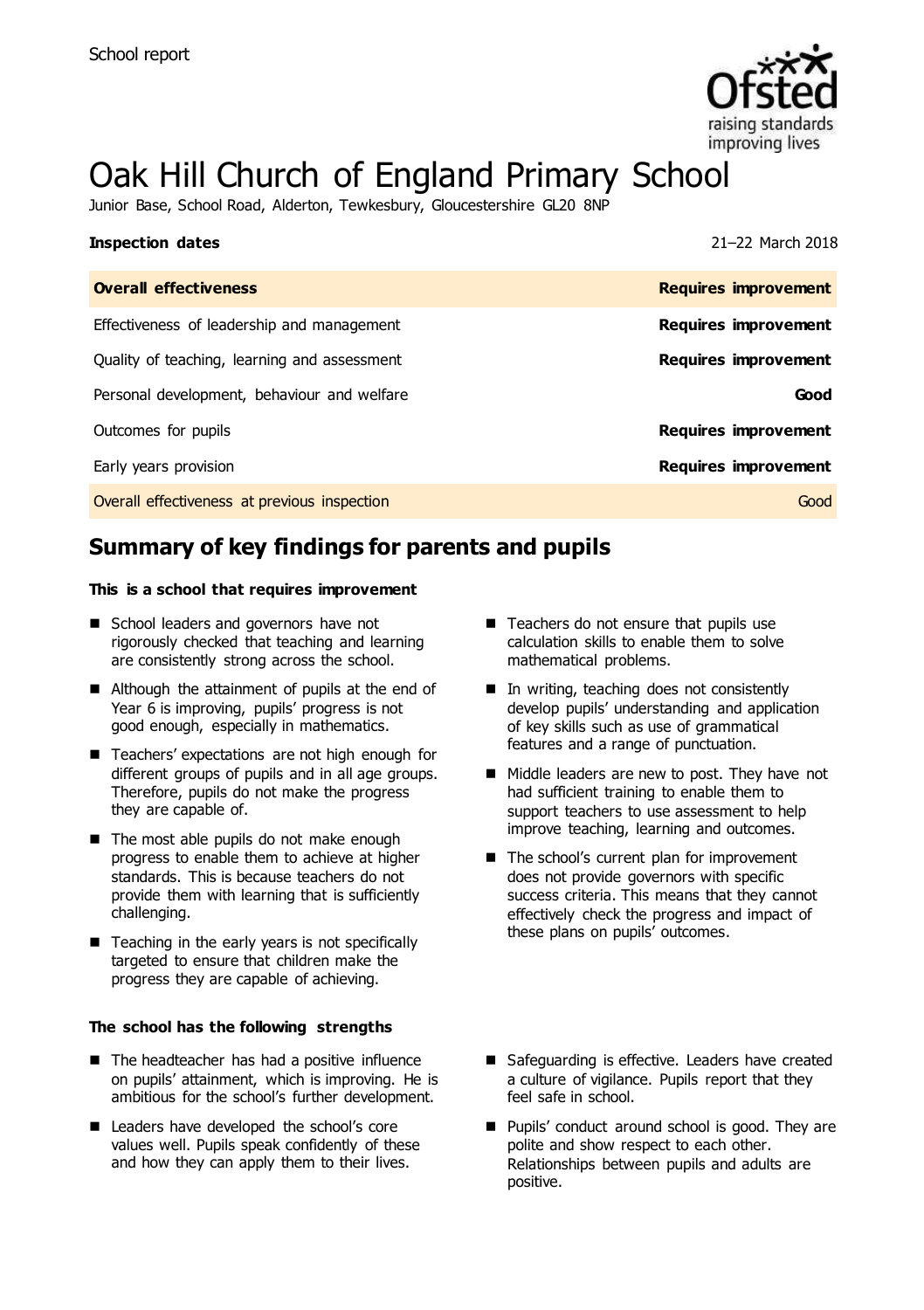

# **Full report**

### **What does the school need to do to improve further?**

- Improve leadership and management by ensuring that:
	- leaders rigorously monitor and improve teaching and learning so that they are consistently strong across the school
	- middle leaders are well trained to use assessment information more precisely to support teachers to enable different groups of pupils to make better progress, particularly within each age group
	- leaders' action plans for improvement are more precise to enable governors to check the impact of actions to improve pupils' outcomes.
- Improve the quality of teaching and learning across the school by:
	- ensuring that teachers use assessment information effectively to plan sequential lessons that match closely pupils' learning needs, particularly for the most able pupils
	- ensuring that mathematics teaching develops pupils' use of calculation skills to help them solve problems and develop reasoning skills
	- further developing and extending pupils' writing skills, including grammatical features and punctuation, by planning learning that enables pupils to use the skills they have been taught
	- increasing pupils' skills to edit and improve their work.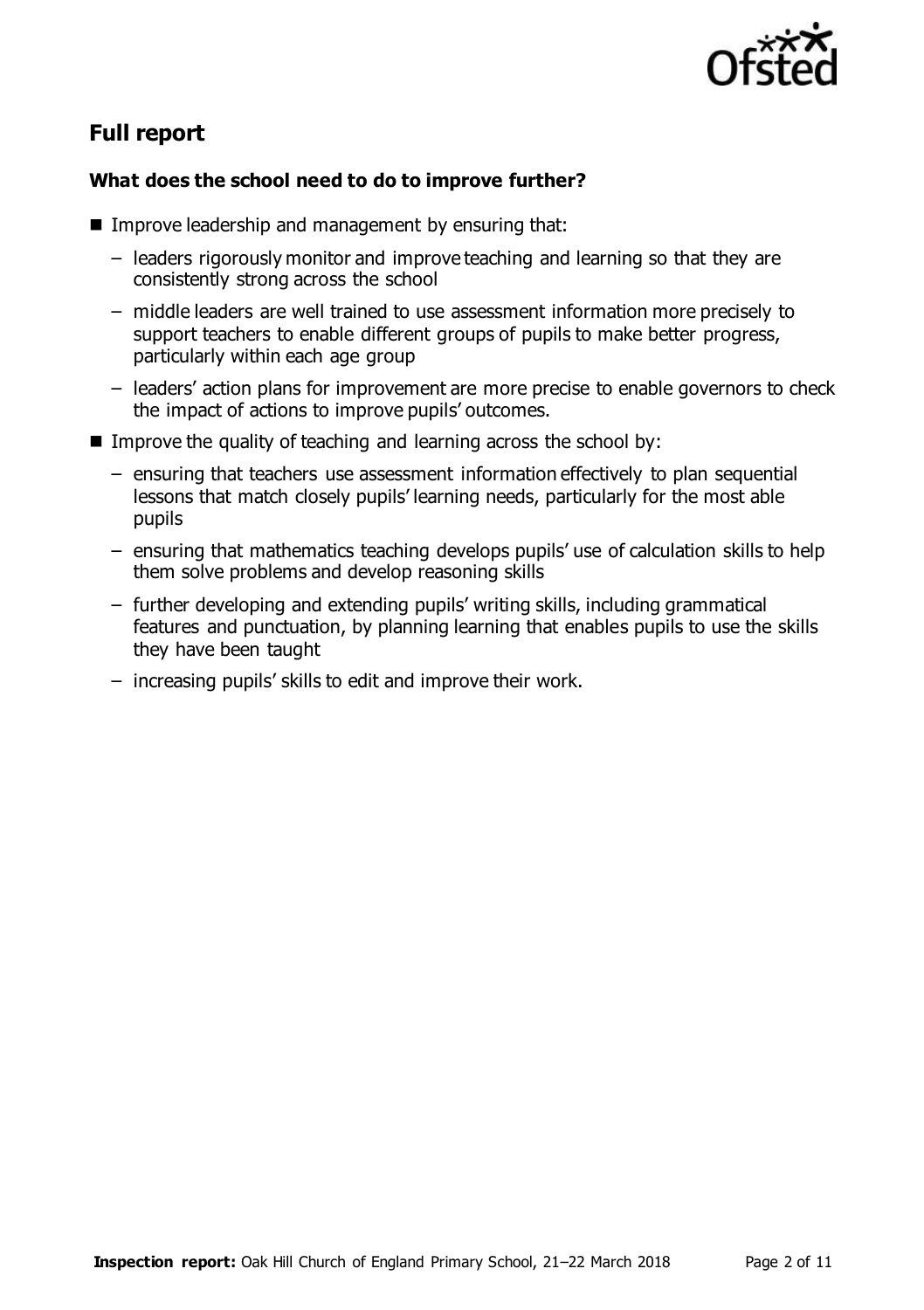

# **Inspection judgements**

#### **Effectiveness of leadership and management Requires improvement**

- The headteacher and leaders are ambitious for the school. However, they have an overgenerous view of the quality of teaching, learning and assessment and pupils' progress. Monitoring does not sufficiently focus on the impact of teaching on pupils' achievement, especially for the most able pupils.
- The school's development plans do not precisely identify what actions leaders will take to tackle the weaknesses in teaching and learning and to improve pupils' outcomes. As a result, it is difficult for leaders and governors to check how effective the actions are in raising standards.
- $\blacksquare$  Middle leaders are relatively new to post and have not yet had the training they need to enable them to fulfil the roles expected of them. Although they check the quality of teaching and learning across the school, their impact is limited. They are not using accurate assessment information to support teachers to plan learning that will improve pupils' progress.
- $\blacksquare$  Many of the initiatives the school has implemented, such as introducing developments in the curriculum, are new. Some initiatives are still in the planning stage. Therefore, their impact is minimal and they have not had an effect on further improving the outcomes for pupils.
- Staff are supportive of the headteacher and his leadership. He has tackled difficult situations effectively and has managed staff changes well. The governors, headteacher and newly developed senior team are focused in their drive to improve the opportunities, experiences and outcomes for the pupils and community they serve.
- Leaders' support for disadvantaged pupils is largely effective. In most year groups, these pupils are making progress that is in line with their peers. School leaders have a secure understanding of the actions that have been successful. They are aware of the changes necessary to ensure high attendance levels and support for reading that have ensured disadvantaged pupils' progress is consistently good.
- School leaders have a good understanding of the needs of pupils who have special educational needs (SEN) and/or disabilities. They use this good understanding to ensure that teachers support pupils well. As a result, these pupils are making good progress from their starting points.
- Leaders evaluate the impact of the sport premium to ensure that it is used effectively to engage pupils in physical activities. Sports coaching has a positive impact on pupils' attitudes to physical education as well as being linked to the school's values. This has also ensured good-quality professional development for teachers.
- Leaders are improving the content of the curriculum. Pupils are enthusiastic about their lessons in subjects such as physical education, art and science. Pupils enjoy 'whole-school days' such as the science activities that took place recently. Displays celebrate learning in the wider curriculum and include examples of good-quality personal, social and health education work as well as educational visits and charity work.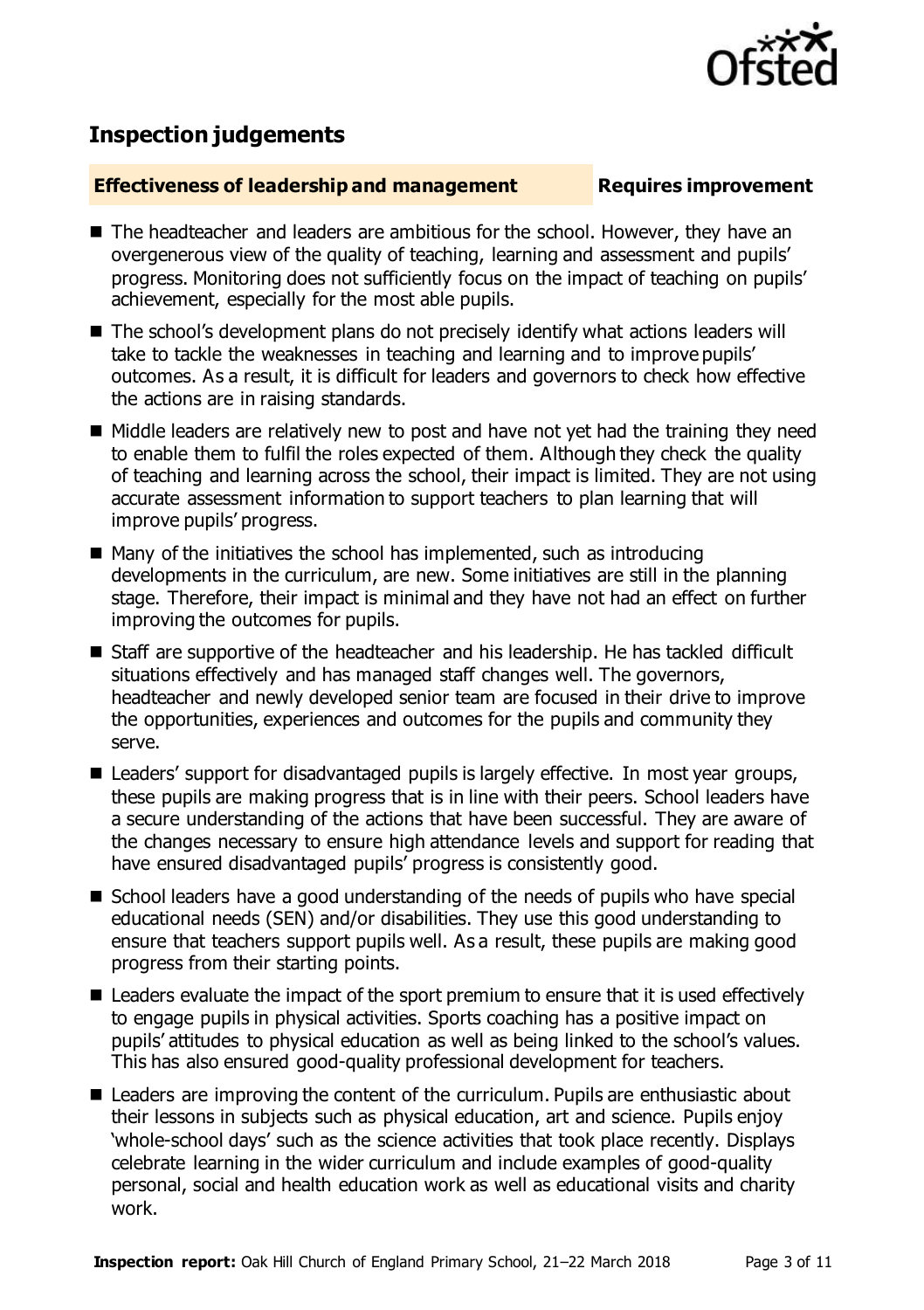

- The curriculum for spiritual, moral, social and cultural education is effective in promoting pupils' understanding of the need for tolerance, respect and care for others. The school uses examples of scripture in worship effectively to help pupils' understanding of values such as forgiveness and humility. Pupils are able to articulate what the school's motto, 'Believe and Achieve', means to them and how it can be seen in school in their efforts every day.
- Most parents and carers who spoke to the inspector or who responded to the online 'Parent View' questionnaire are happy with the quality of education and care that their children receive. They describe how their children are safe, well cared for and looked after by staff. For example, they are positive about how well the school cares for and nurtures the pupils. However, some parents raised concerns about the progress their children make.

### **Governance of the school**

- Governors know that standards have not been good enough in recent vears and are fully aware that there is more to do to raise pupils' outcomes and improve the quality of teaching. They have worked, alongside the headteacher, with the local authority to develop the school further. However, they are not able to effectively check the impact of actions in the school's development plans as the plans do not show precisely how actions will improve teaching, learning and assessment to improve pupils' outcomes.
- Governors know where the school's strengths lie. They also know where further improvements are needed and the role they play to develop the school.
- The governing body ensures that leaders keep children safe. Governors make sure that the school makes the necessary checks on staff when they are appointed, and that training on how to protect children is kept up to date. A nominated governor meets with the headteacher regularly to check on the safety of those pupils most at risk.
- Governors monitor the safety of the school site effectively. This is important, as the school is on two different sites. Governors are vigilant in ensuring that both sites are secure and pupils remain safe.
- Governors monitor how pupil premium funding is spent to ensure that it improves the achievement of disadvantaged pupils. They also monitor the extra funding for physical education and sport well.

### **Safeguarding**

- The arrangements for safeguarding are effective.
- Leaders have created a strong culture of safeguarding. The school's systems are well established, promoting leaders' and adults' vigilance to ensure that all pupils are safe.
- Leaders ensure that staff training for safeguarding is up to date. Staff are knowledgeable about their responsibilities in keeping pupils safe from harm. They are secure in their understanding of the safeguarding procedures in school. All staff and governors have an awareness of the risks of radicalisation and extremism.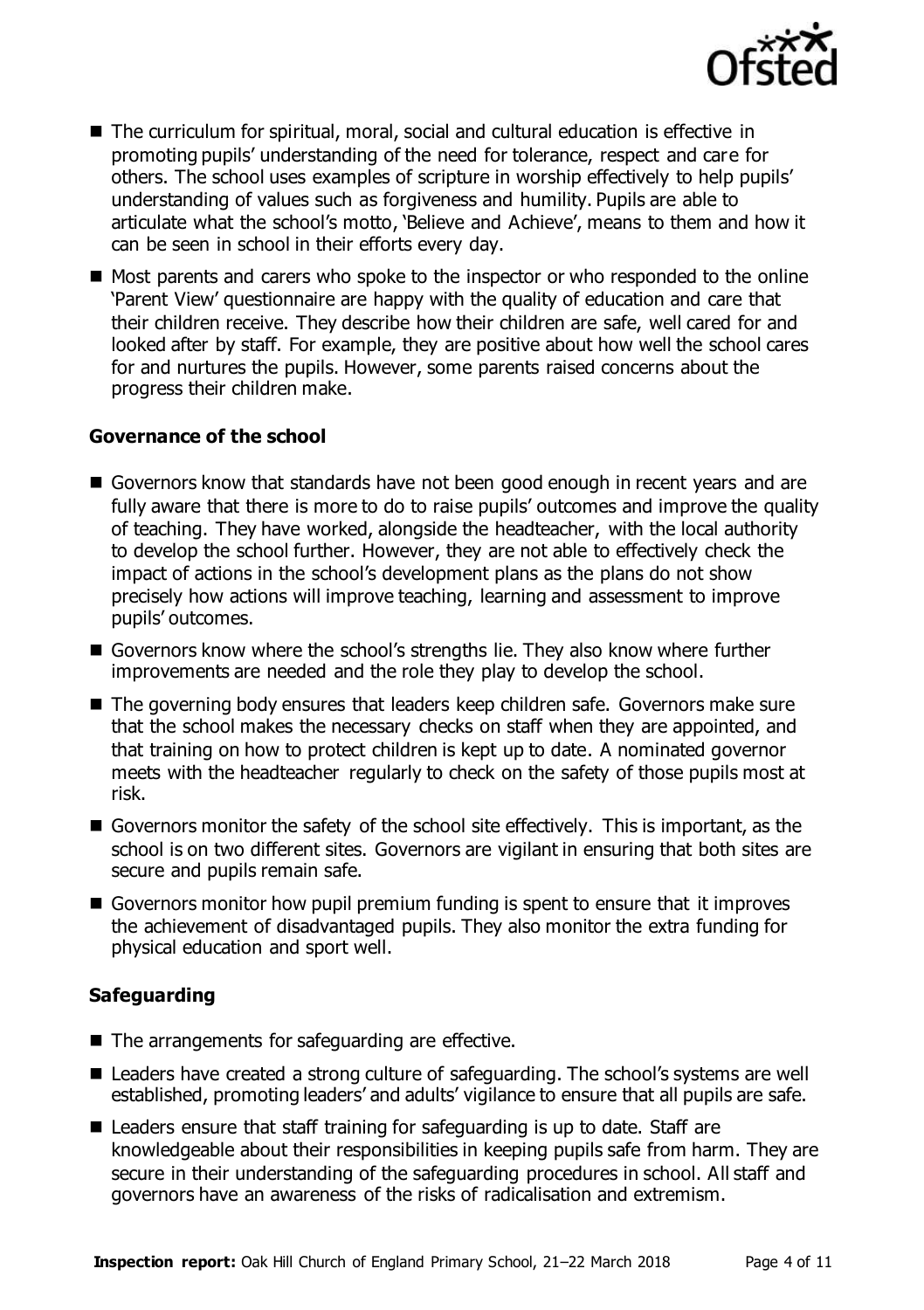

 Pupils report that they feel safe and well cared for within school. Pupils have a good understanding of how to keep themselves safe online and know what they would do if they were concerned about something. Pupils are aware of bullying, but report that this rarely happens in their school. When issues do occur, leaders deal with them swiftly.

#### **Quality of teaching, learning and assessment Requires improvement**

- Teaching is not consistently good throughout the school to secure good progress for pupils, particularly in reading and mathematics in key stage 2. Over recent years, a high turnover of staff and movement of staff within the school mean that teachers are not yet as familiar as they should be with the age range they teach.
- Teachers do not use assessment information well enough to plan activities that build on pupils' prior knowledge and understanding. This is particularly the case in teaching writing and mathematics. This means that not enough pupils reach the standards of which they are capable, especially those who are most able.
- The impact of recent school improvement initiatives, many of which are in their infancy, is not yet evident in pupils' progress.
- Teaching in mathematics ensures that pupils have a good understanding of calculation. Teachers are now starting to provide tasks that will assist pupils to use calculation skills to help them solve problems and develop reasoning skills. However, teaching does not ensure that pupils move swiftly to the tasks that require them to use their understanding, especially those who are most able, so there has been minimal impact on improving pupils' progress in this subject.
- $\blacksquare$  In English, pupils' writing books demonstrate that their progress remains inconsistent. Pupils are beginning to develop their vocabulary and grammar. However, pupils are not consistently using grammatical features such as clear and well-developed sentence construction or extending the range of punctuation. This is because teaching does not build sufficiently on these skills to enable pupils to use them with accuracy. Furthermore, pupils' handwriting in books is generally not well formed. This is due to the lack of a whole-school approach to handwriting, which is acknowledged by leaders.
- Teachers do not always give pupils clear information on how they can improve their work. As a result, pupils have not developed sufficient skills to edit and further enhance their work.
- **Pupils report that they enjoy reading for pleasure and are developing the range of** texts they read. Although pupils can answer questions of a literal nature, they find questions of interpretation more challenging. Their weaker comprehension skills have limited their reading progress.
- Teachers follow the school's agreed approach to providing feedback to pupils. However, they do not check consistently how well pupils are making progress. They do not routinely address misconceptions, and so pupils do not make the progress that they are capable of.
- Where teaching is more effective, teachers have a secure understanding of pupils' needs and good subject knowledge. Teaching assistants and parental volunteers as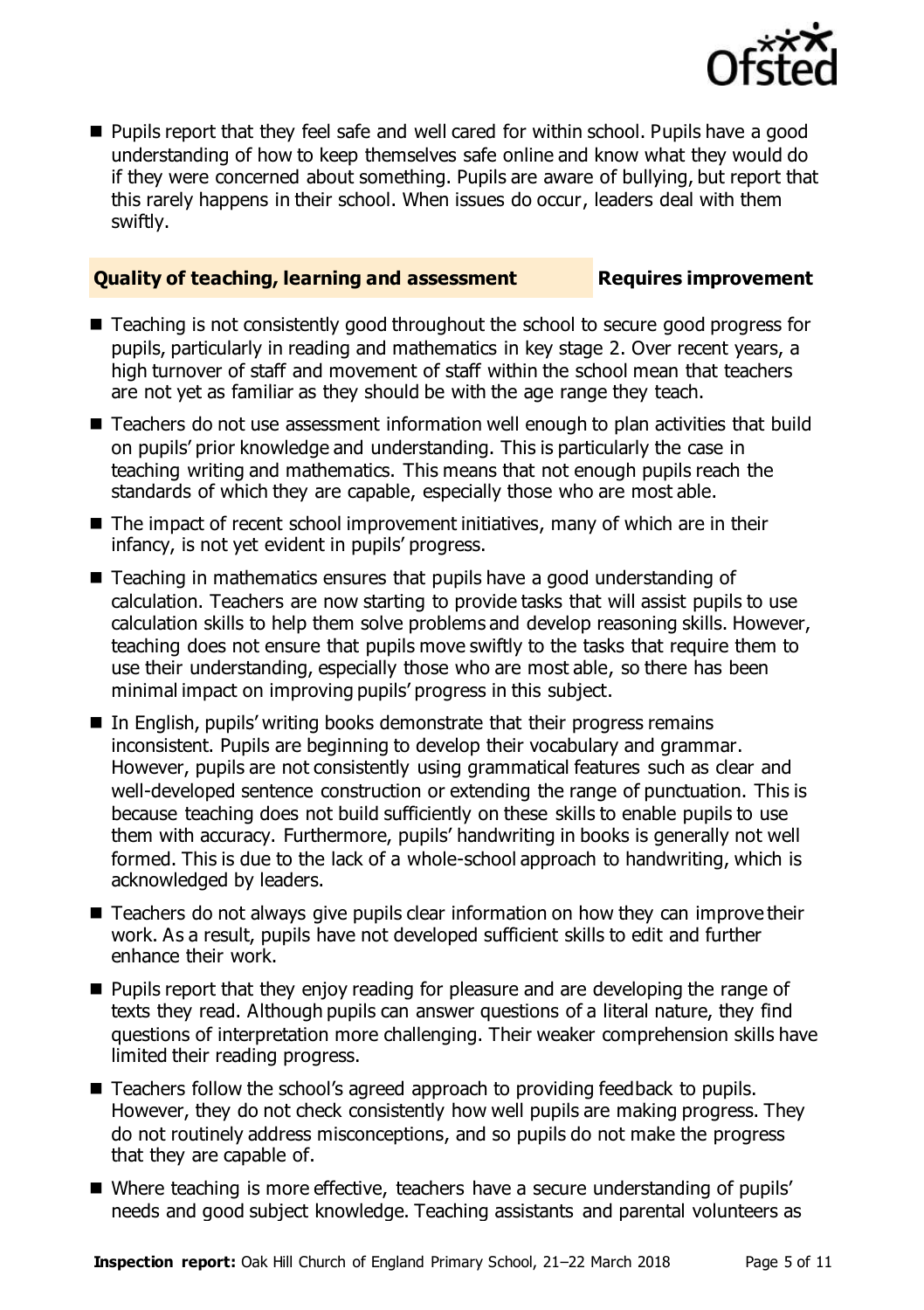

well as governors are also well deployed as an extra resource to support learning.

- **Phonics teaching is effective. Most pupils meet the assessment expectations for the** end of Year 1 and all do by the end of Year 2 because teaching provides appropriate challenge for all. Current pupils' ability to recognise and make appropriate links between groups of letters and sounds is in line with what is expected for this age nationally.
- The atmosphere, culture and environment in the classrooms and around the school support pupils' learning well. Pupils who have SEN and/or disabilities are well supported by teachers and teaching assistants. This helps these pupils engage in learning alongside their peers.

#### **Personal development, behaviour and welfare Good**

#### **Personal development and welfare**

- The school's work to promote pupils' personal development and welfare is good. The school prides itself on the nurturing and caring ethos that it creates for all pupils. This was evident during the inspection. Parents also commented positively on how well their children are cared for.
- **Pupils demonstrate respect for each other in the playground and in lessons. Positive** relationships between pupils and adults are a strong feature of the school. Pupils speak to each other using polite language and respond appropriately when asked questions by adults.
- Leaders expect pupils to demonstrate the school motto of 'Believe and Achieve' as well as termly worship values, such as compassion, humility and forgiveness. Pupils were keen to share how they demonstrate these values in the wider community, for example by raising money for charity.
- **Pupils feel safe and secure in school. Pupils of all ages have a good understanding of** the potential risks when using the internet and use it safely and with confidence. For example, they know the importance of protecting their personal information and how to keep themselves safe. They are clear that they must tell an adult if something makes them feel uncomfortable.

#### **Behaviour**

- The behaviour of pupils is good.
- Pupils conduct themselves well around the school and generally demonstrate selfdiscipline. They are courteous and polite to each other, showing respect. They are aware of the school's values and talk about how they apply these within their own lives.
- Attitudes to learning are positive and improving. Where teaching is stronger, pupils are attentive and work hard. They do not disturb others and settle well to their learning for the majority of the time. However, where teaching is weaker, a small minority of pupils do not concentrate well enough. Pupils speak confidently on how they could challenge themselves to do better in their learning, despite the lack of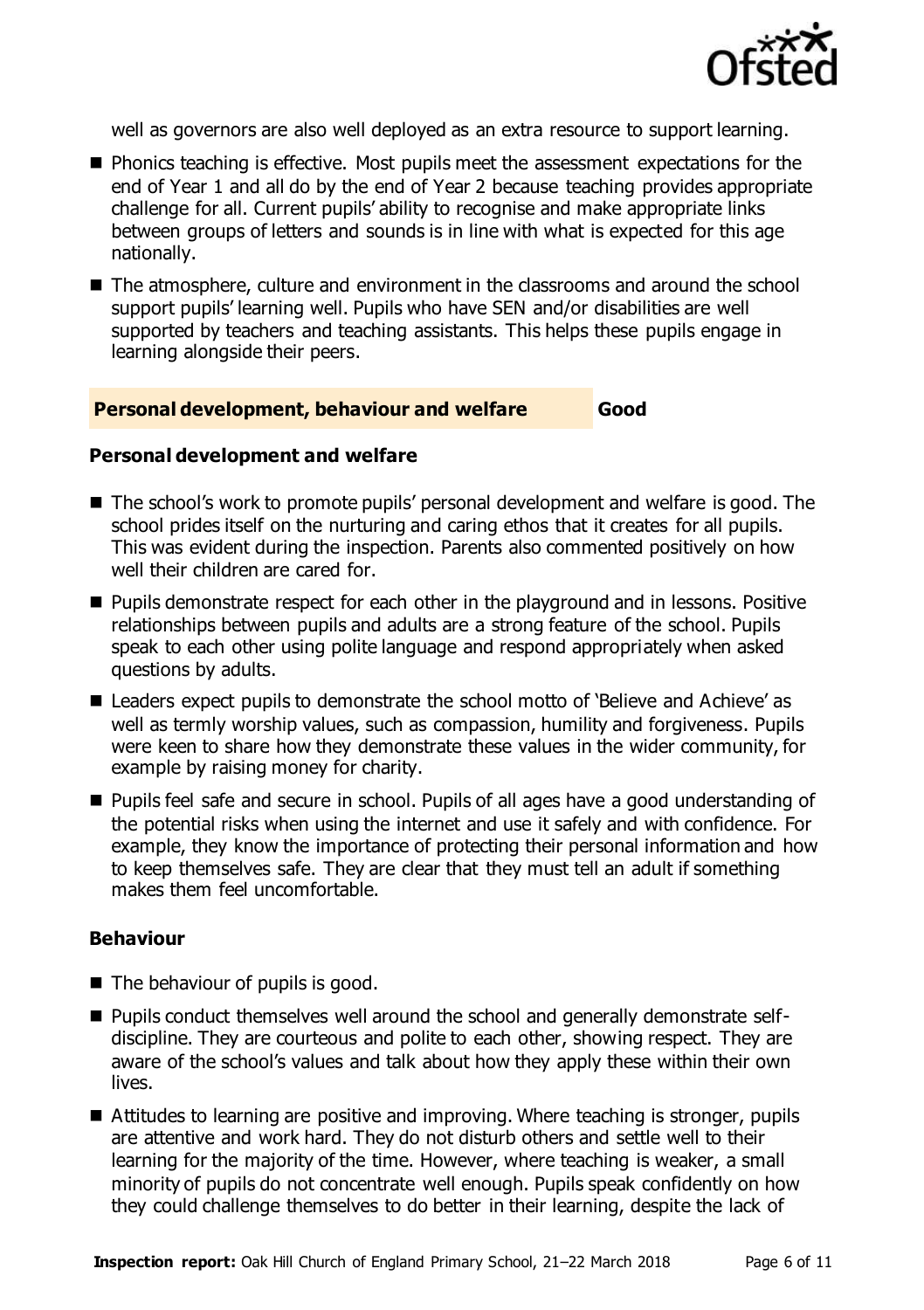

consistent feedback on how they can improve.

- $\blacksquare$  Pupils play energetically and harmoniously in the playground. They feel safe and say that other pupils are kind. Pupils report that adults deal with behavioural issues swiftly or they have skills to enable them to solve these issues themselves. The school has worked hard to ensure that those who may find school difficult have clear boundaries which have been successful in reducing the number of incidents occurring.
- $\blacksquare$  Pupils are aware of bullying and how to deal with it if it happens to them. However, they say that bullying rarely occurs in school and adults deal with any issues well.
- The headteacher has rightly tackled low attendance of groups of pupils. He has sought advice and support from outside agencies and worked well with parents to ensure that the number of pupils who are persistently absent from school has been reduced.

#### **Outcomes for pupils Requires improvement**

- The school was slow to implement the current national curriculum. This affected the results in key stage 2 tests over the last two years, which have been below national averages for reading, writing and mathematics. Pupils, including those who are most able, did not make enough progress in these subjects. Therefore, the school did not meet the floor standards set by the government.
- The small cohorts of pupils taking national tests each year at both key stage 1 and key stage 2 need to be analysed and interpreted with caution, as one pupil represents a significant percentage of the whole cohort. However, taking this into account, pupils are still not making sufficient individual progress.
- $\blacksquare$  Pupils currently in the school are making more progress across the curriculum in key stage 2, as a result of recent efforts to improve teaching. Nevertheless, because these changes are recent, pupils are not yet making the progress of which they are capable, especially those who are most able. This is because the activities are not well matched or challenging enough.
- Currently, not enough pupils are on track to achieve the age-related expectations by the end of key stages 1 and 2. Children have traditionally achieved good outcomes in the early years and are prepared for the next stage of their education. However, this progress has not been continued throughout the rest of the school.
- $\blacksquare$  The school has addressed the inaccuracies in assessments by the end of key stage 1. Attainment is now more in line with what the pupils know and can do. This has hampered pupils' progress by the end of key stage 2.
- $\blacksquare$  The school has coped well with the high mobility of pupils, especially those with additional needs. However, the progress of these pupils is not tracked quickly enough to enable leaders to ensure that they are making the progress of which they are capable.
- Leaders use pupil premium funding with increasing success to ensure that the relatively low number of disadvantaged pupils are well supported. Staff are implementing a range of strategies to help pupils to make better progress.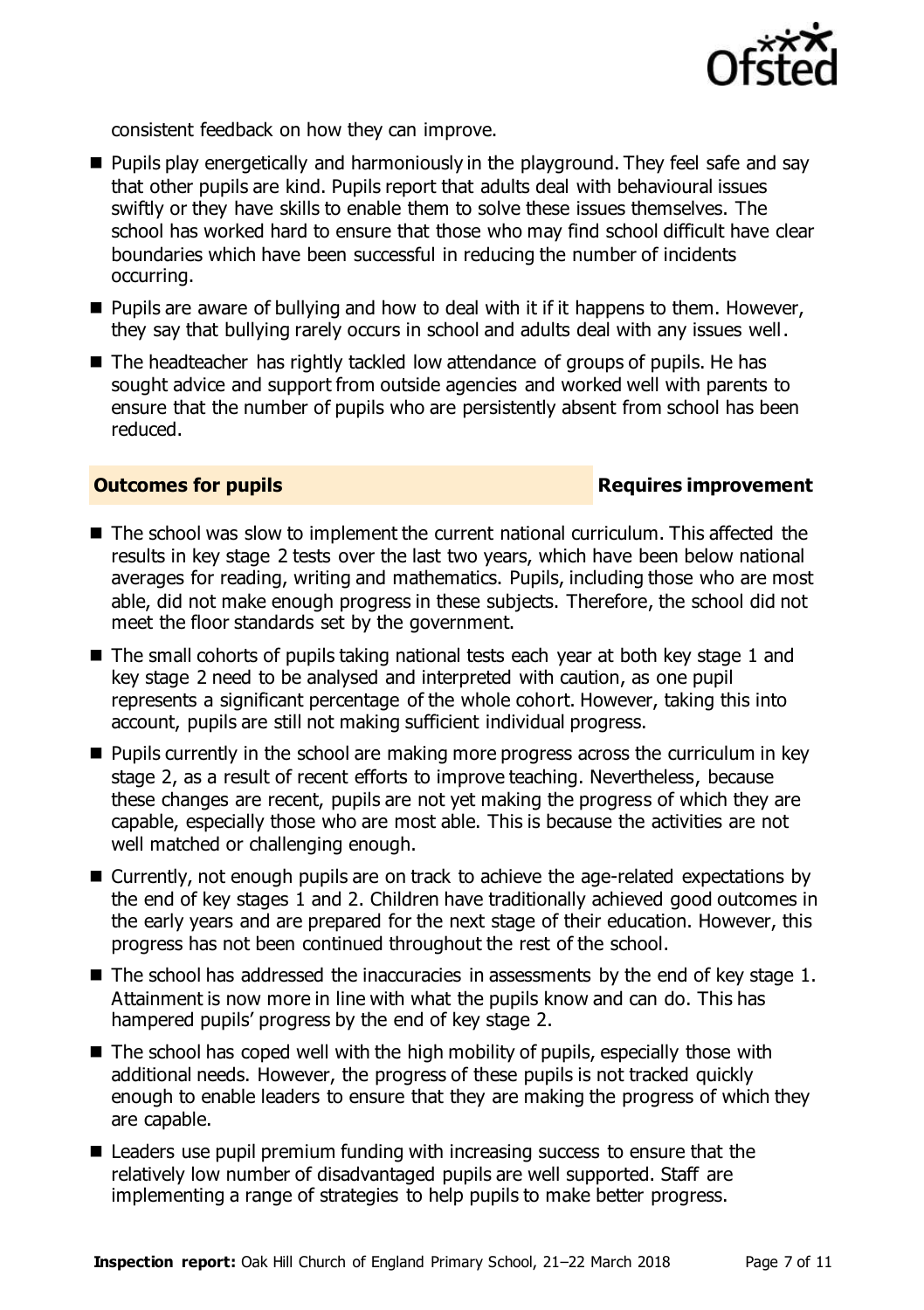

**Pupils who have SEN and/or disabilities are making good progress over time.** Teachers are increasingly deploying the additional support to meet these pupils' needs so that many of them achieve as well as other pupils.

#### **Early years provision Requires improvement**

- Leadership of the early years is weak. There is a lack of understanding of how to improve outcomes for children. Action plans are not focused on developing teaching and learning to enable children to make good progress. This is partly due to lack of training provided to the new Reception teacher. Therefore, the positive practice which has been good in the past has not been maintained.
- The teacher leads much of the children's learning, and expectations of what the children can do and know are too low. Tasks and activities are not tailored to the needs of different groups of children, especially those who are most able. Therefore, children lack independence in their recorded work.
- During this academic year, teaching has been slow to address the needs of the children, especially in reading. As a result, children have limited knowledge and understanding of phonics. They have few opportunities to decode and blend sounds which will aid their reading progress.
- There is little importance placed on development of writing. Therefore, they are unable to create words or sentences that are the building blocks of writing. Children are able to copy words given to them by adults; however, they lack the knowledge and independence to create their own writing. Too many are still at an early stage of writing.
- Children have limited opportunities to develop their mathematical understanding. Children are able to recognise and count beyond 10; however, they are not being provided with activities which will further develop simple calculation skills.
- Assessments are inaccurate and do not reflect the work in children's books. Too few children are on track to meet the early learning goals at the end of the year and to gain a good level of development.
- **Despite the lack of challenging activities provided for the children, they do sustain** concentration on tasks of a creative and physical nature. They are able to explain how they are constructing their models and why they are using different materials.
- Relationships between adults and children are positive. Children respond well to the adults and they play well together. They cooperate with and help each other during activities. The school uses the limited environment as best it can. However, there are too few opportunities for children to learn outdoors.
- There is a calm and orderly environment. Children generally behave well. The headteacher has dealt with any behavioural issues sensitively in collaboration with parents.
- Safeguarding is effective. The adults ensure that the children are kept safe from harm and risks. The school meets the statutory welfare requirements.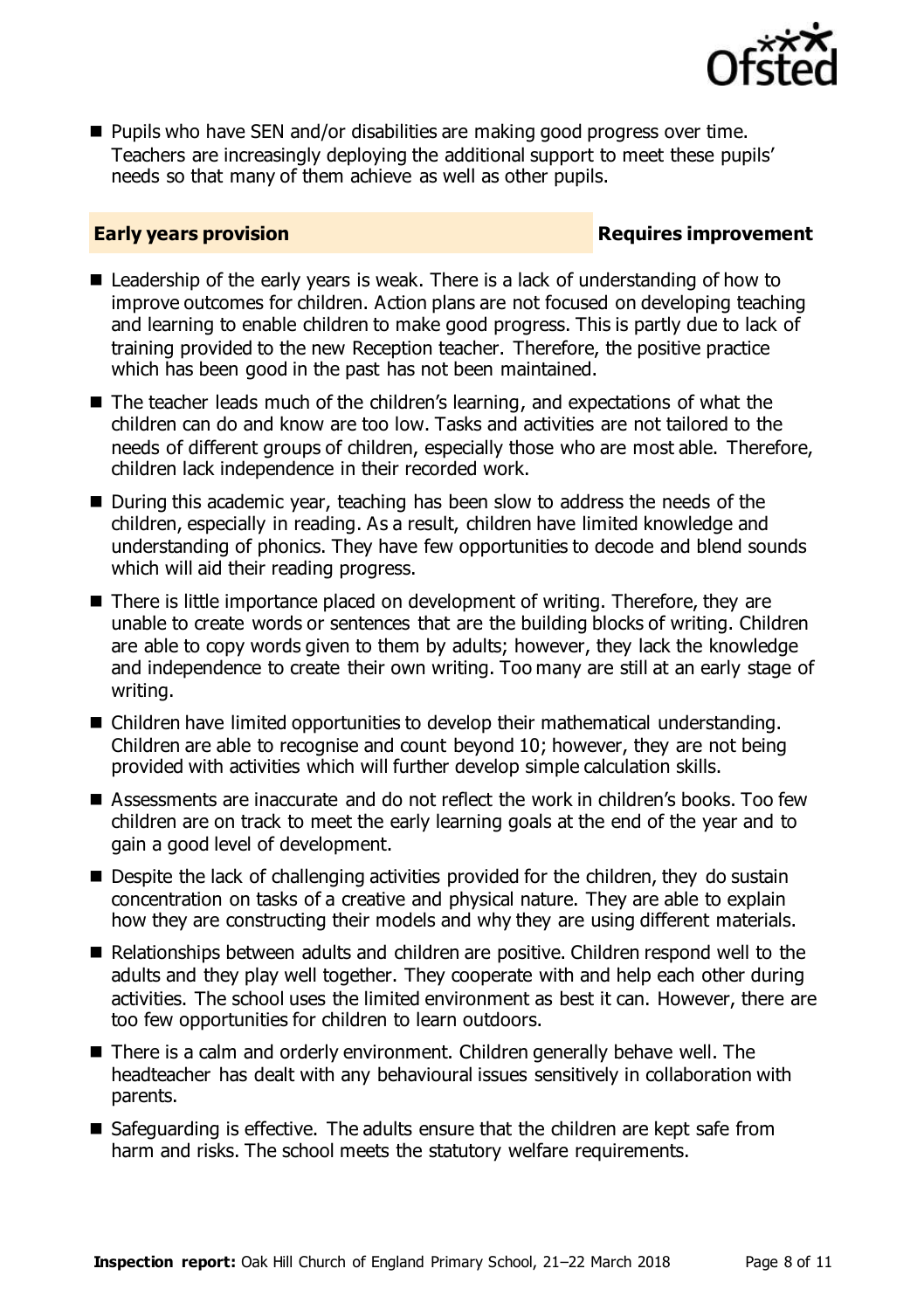

# **School details**

| Unique reference number | 115670          |
|-------------------------|-----------------|
| Local authority         | Gloucestershire |
| Inspection number       | 10037845        |

This inspection of the school was carried out under section 5 of the Education Act 2005.

| Type of school                      | Primary                     |
|-------------------------------------|-----------------------------|
| School category                     | Voluntary controlled        |
| Age range of pupils                 | 5 to 11                     |
| Gender of pupils                    | Mixed                       |
| Number of pupils on the school roll | 88                          |
| Appropriate authority               | Local authority             |
| Chair                               | Vivienne Kinder             |
| <b>Headteacher</b>                  | <b>Tom Holdstock</b>        |
| Telephone number                    | 01242 620448                |
| Website                             | www.oakhill.gloucs.sch.uk/  |
| <b>Email address</b>                | admin@oakhill.gloucs.sch.uk |
| Date of previous inspection         | 20-21 February 2013         |

### **Information about this school**

- The school is smaller than the average primary school. The school is located within two villages and has a split site.
- The majority of pupils attending the school are of White British heritage.
- The proportion of pupils the school receives funding for who are in receipt of pupil premium funding is well below the national average.
- The proportion of pupils who have SEN and/or disabilities is in line with the national average. The number of pupils who have education, health and care plans is in line with the national average.
- In 2016 and 2017, the school did not meet the government's floor standards, which set the minimum expectations for pupils' attainment and progress at the end of Year 6.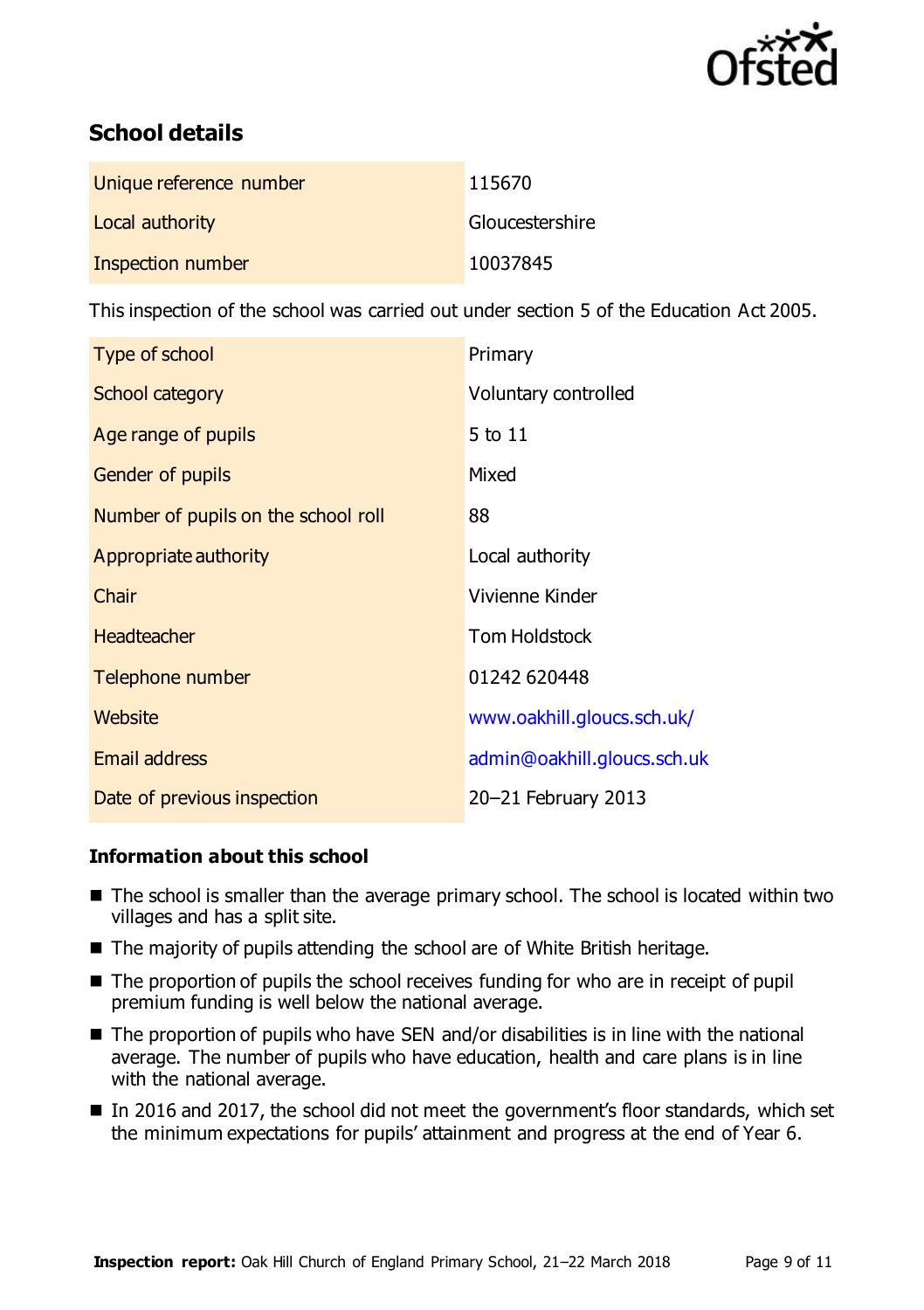

# **Information about this inspection**

- The inspector observed pupils' learning across the school. Mostly all observations were undertaken alongside the headteacher.
- During the inspection, pupils from Years 5 and 6 were on a residential visit. The lead inspector ensured that every book from these year groups was scrutinised.
- The inspector looked at pupils' current work in books across the curriculum and carried out learning walks across the school.
- The inspector listened to pupils read in Year 2 and Year 3 and spoke with them to find out about their attitudes to reading.
- Meetings were held with governors, middle leaders and pupils. The lead inspector met with the school improvement partner from the local authority.
- The inspector took account of 36 responses to Parent View, Ofsted's online questionnaire, and informal discussions with parents when they brought their children to school. The lead inspector also took account of online staff and pupil surveys. The lead inspector talked to pupils at break and lunchtime, as well as during lessons.
- The inspector looked at a wide range of school documents, including the school's selfevaluation, school improvement plan, school policies, governors' minutes of meetings and the school's own assessment systems and monitoring records.
- The inspector reviewed a wide range of safeguarding evidence, including the school's single central record and behaviour and incident logs.

#### **Inspection team**

Paul Smith, lead inspector **Department Constructs** Ofsted Inspector